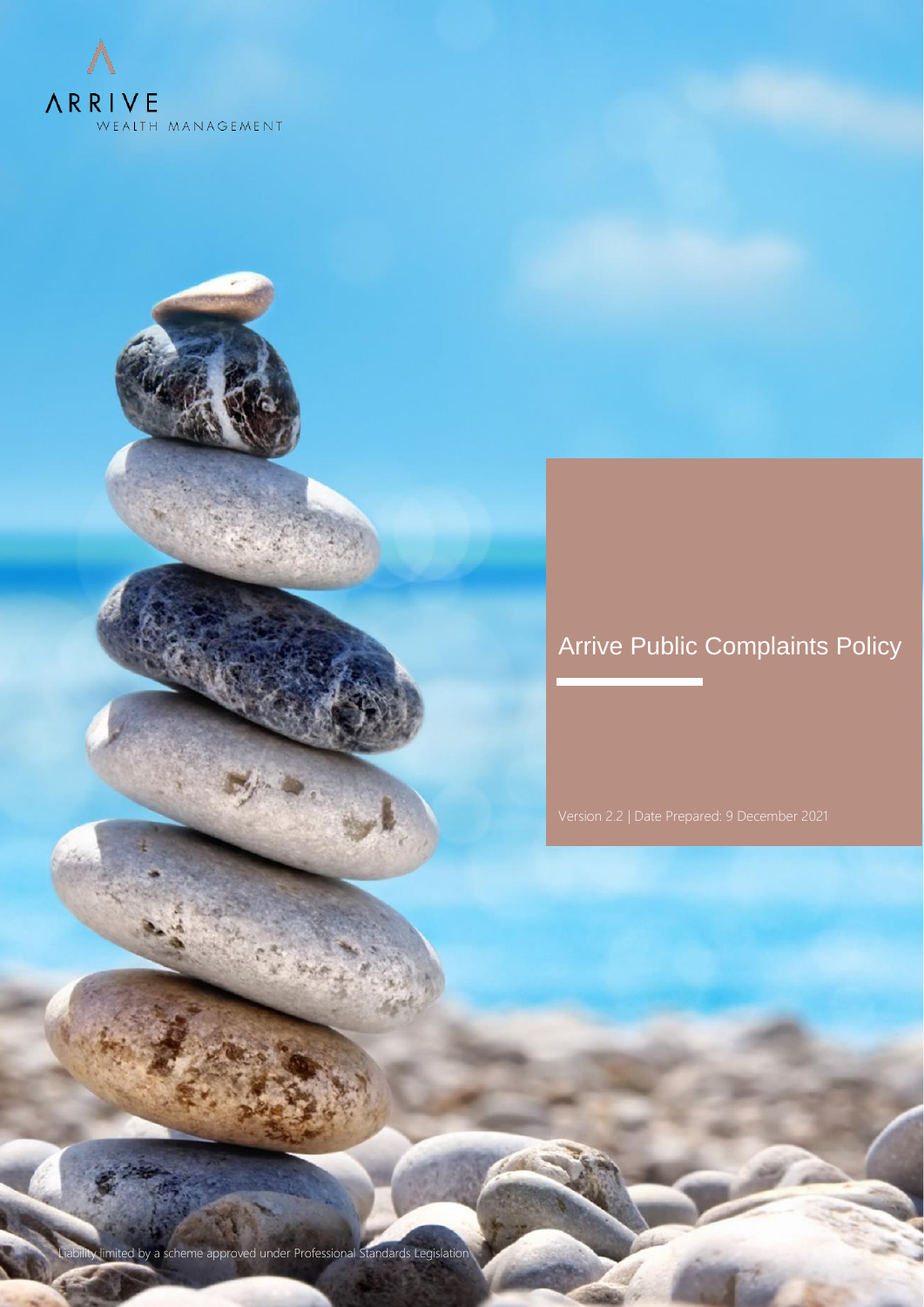# **Overview**

In this Arrive Public Complaints Policy (Complaints Policy), "Arrive", "we", "our" and "us" refers to Arrive Capital Pty Ltd ABN 24 641 636 535 and / or Arrive Wealth Management (SEQ) Pty Ltd ABN 74 110 219 184.

This Complaints Policy explains how you can make a complaint, our measures for handling your complaint, and the steps you can take if you are not satisfied with our response to your complaint or the time that it takes for us to respond.

When we use the term "IDR", we mean "Internal Dispute Resolution".

We acknowledge the importance of having an effective and efficient complaints handling and IDR framework, and we adopt a customer-focused approach. While we acknowledge your right to make a complaint, we expect that you will treat our staff with respect when they are dealing with your complaint.

The purpose of this Complaints Policy is to set out the information required to be in a complaints policy by *ASIC Corporations, Credit and Superannuation (Internal Dispute Resolution) Instrument 2020/98* ("the Instrument"). The Instrument is a legislative instrument made by the Australian Securities and Investments Commission (ASIC).

We adopted the current version of this Complaints Policy on 9 December 2021.

## What is a complaint?

A complaint is:

*"An expression of dissatisfaction made to or about us; related to our products, services, staff or our handling of a complaint, where a response or resolution is explicitly or implicitly expected or legally required".*

### How to make a complaint

You can make a complaint to us in any of the following ways:

| <sup>2</sup> Telephone | +61 7 3001 7000 |
|------------------------|-----------------|
|------------------------|-----------------|

- **Email** admin@arrivewealthmanagement.com.au
- **Writing** GPO Box 566 Brisbane QLD 4001
- **Social Media**

When making your complaint, please tell us:

- your name;
- how you wish us to contact you (for example, by phone or email);
- what your complaint is about; and
- what you are seeking to resolve with your complaint.

### If you need help to make a complaint

If you need help to make or manage your complaint, you can appoint someone (for example, a relative or friend) to represent you. Please note that we will need your authority to speak to any representative that you appoint.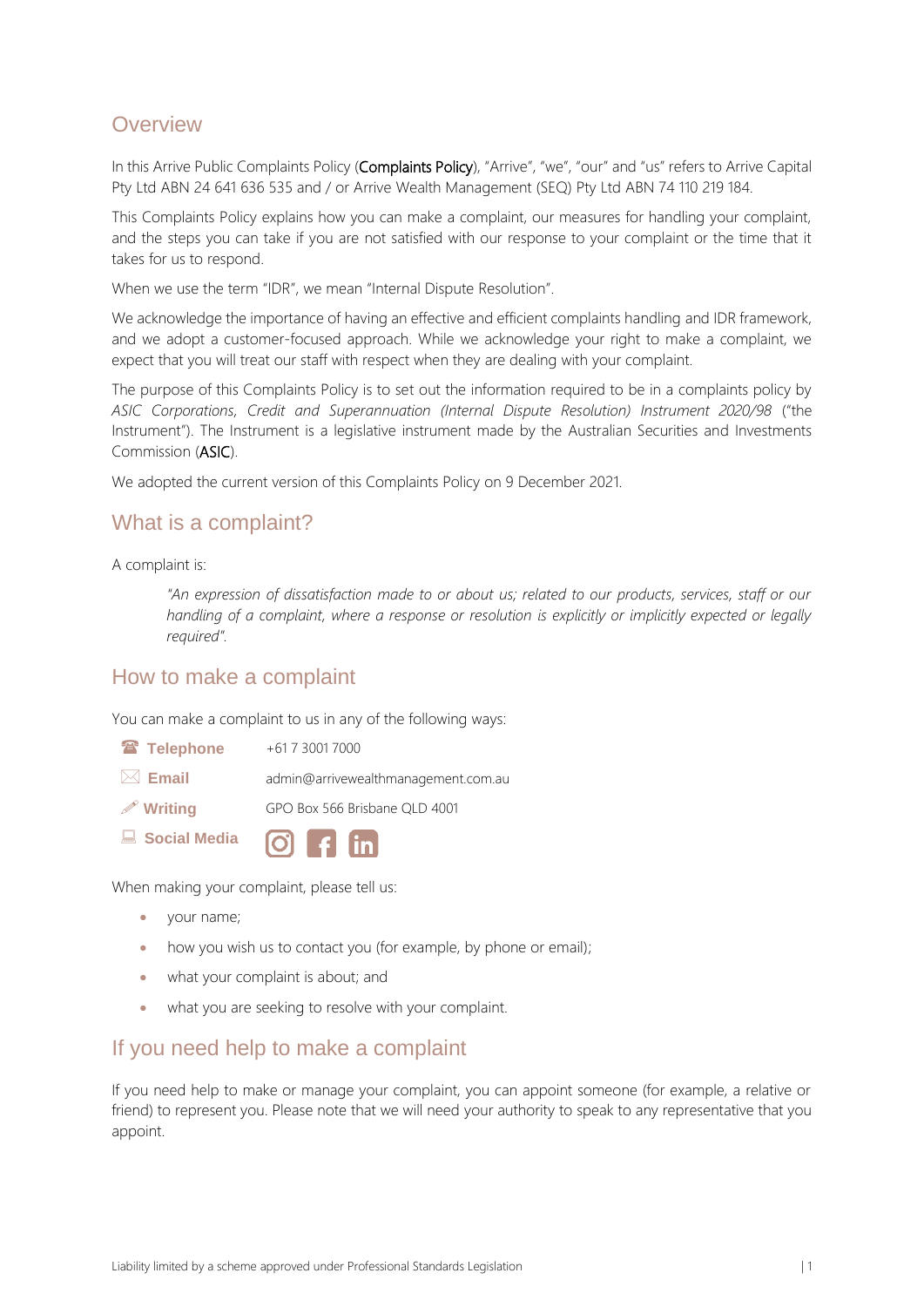# How we will deal with your complaint

#### **Acknowledgement**

We will acknowledge receipt of your complaint and try to resolve it as quickly as possible.

Generally, where your complaint is made:

- verbally we will acknowledge your complaint in the same manner and, in writing, within one business day, or as soon as practicable; or
- in writing by email or via social media, we will acknowledge your complaint, in writing, within one business day or as soon as practicable thereafter.

When acknowledging your complaint, we will also have regard to any preferences you have communicated to us in relation to the way in which you wish for us to communicate with you.

#### **Investigation of your complaint**

If we cannot resolve your complaint immediately, we will need some time to investigate your concerns.

We may also request that you provide us with further information to assist with our investigation.

#### **IDR Response**

We will provide you with our written reasons for the outcome of your complaint (IDR Response) within the following timeframes where:

- your complaint is not resolved within five business days of us receiving your complaint;
- if you request a written response; or
- if your complaint is about a declined insurance claim, the value of an insurance claim or if your complaint is about a decision of a superannuation trustee.

| <b>Standard complaints</b>                                                                              | No later than 30 calendar days after receiving your complaint                                                                                                                                        |
|---------------------------------------------------------------------------------------------------------|------------------------------------------------------------------------------------------------------------------------------------------------------------------------------------------------------|
| <b>Traditional trustee complaints</b>                                                                   | No later than 45 calendar days after receiving your complaint <sup>1</sup>                                                                                                                           |
| Superannuation trustee complaints, except<br>for complaints about death benefit<br><b>distributions</b> | No later than 45 calendar days after receiving your complaint                                                                                                                                        |
| <b>Complaints about superannuation death</b><br>benefits                                                | No later than 90 calendar days after the expiry of the 28-calendar<br>day period for objecting to a proposed death benefit distribution<br>referred to in section 1056(2)(a) of the Act <sup>2</sup> |

Our IDR Response will also inform you of your right to escalate your complaint to the Australian Financial Complaints Authority (AFCA). AFCA offers a free and independent dispute resolution for financial complaints to individuals and small businesses.